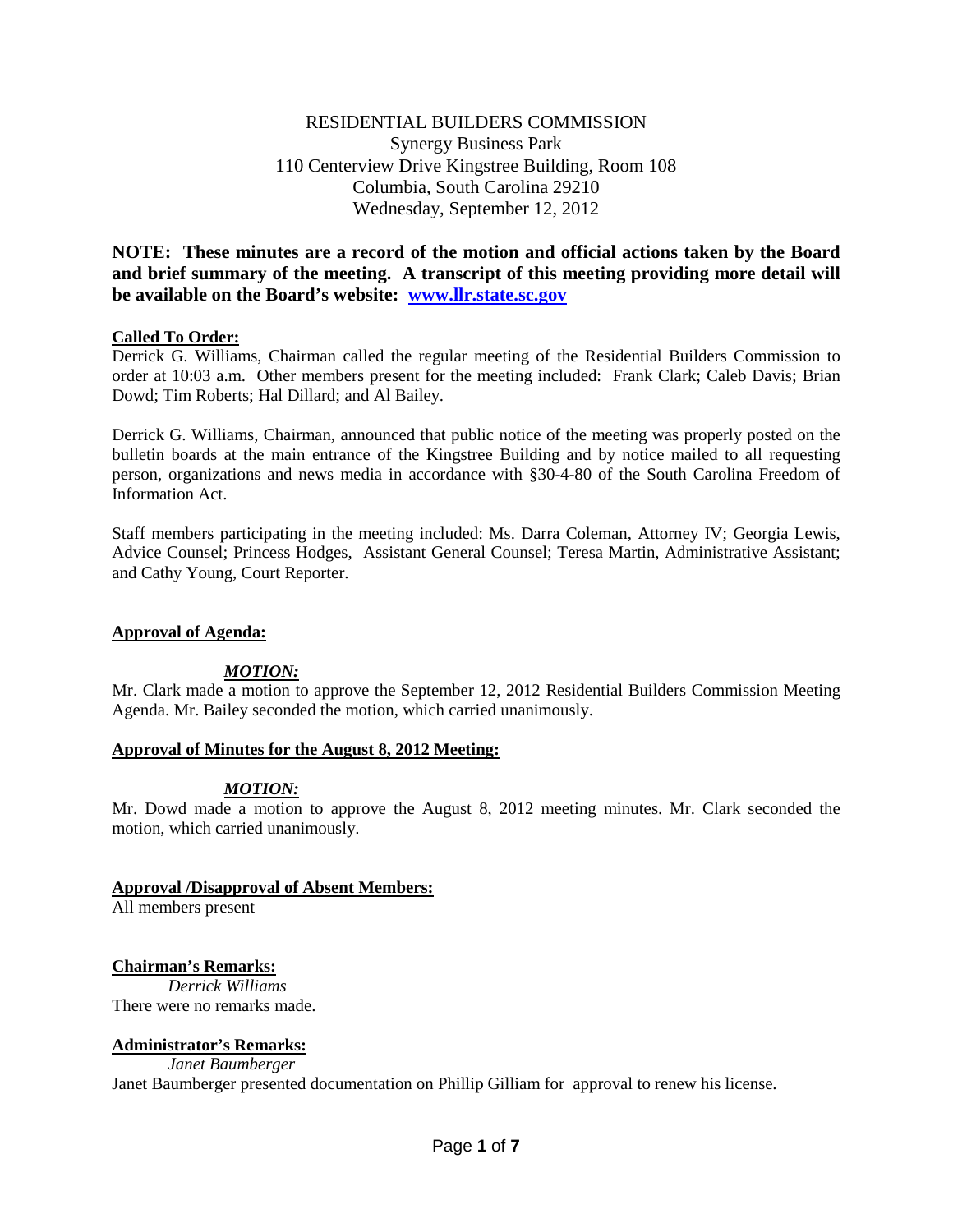## *MOTION:*

Mr. Dowd made a motion to go into executive session. Mr. Bailey seconded the motion, which carried unanimously.

#### *MOTION:*

Mr. Dowd made a motion to come out of executive session. Mr. Clark seconded the motion, which carried unanimously.

#### *MOTION:*

Mr. Williams recommended that Mr. Gilliam appear again in front of the board and provide any documentation that will help.

*(This proceeding was recorded by a court reporter in order to produce a verbatim transcript if requested in accordance with the law.)*

#### **Board Information:**

Mr. Bailey made a motion to approve Timothy Roberts to travel to NASCLA and RBC pay for expenses. Mr. Clark seconded the motion, which carried unanimously.

*(This proceeding was recorded by a court reporter in order to produce a verbatim transcript if requested in accordance with the law.)*

#### **OIE Report – Mr. Todd Bond:**

*Todd Bond, Chief Investigator of OIE*

Mr. Todd Bond, Chief Investigator of Office of Investigation, reported the number of investigations as of today:

**Closed Cases -** 258

**Complaints Received -** 293 **Active Investigations -** 113

#### **Old Business:**

## **Recommendation of IRC:**

## *MOTION:*

Mr. Bailey made a motion to approve the Recommendation of the IRC. Mr. Roberts seconded the motion, which carried unanimously.

## **IRC Resolution Guidelines:**

## *MOTION:*

Mr. Roberts made a motion to approve the IRC Resolution Guidelines. Mr. Clark seconded the motion, which carried unanimously.

## **Application Reviews:**

*Mr. James Euten, Jr.*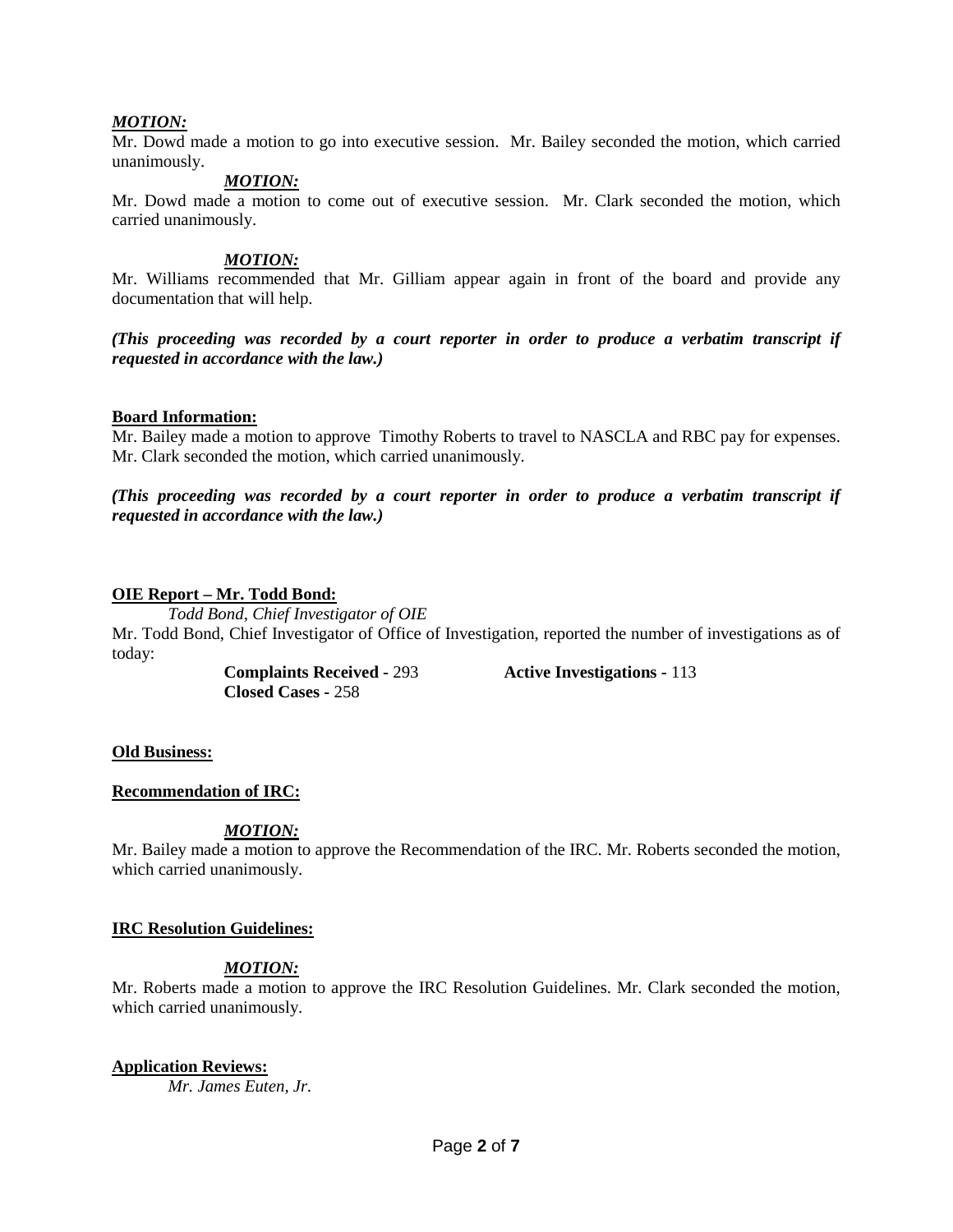The Commission held an Application Review Hearing regarding Mr. James Euten, Jr.. Mr. Euten appeared before the Commission and was represented by counsel.

## *MOTION:*

Mr. Dowd made a motion to allow Mr. Euten to get his license. Mr. Clark seconded the motion, which carried unanimously.

## *(This proceeding was recorded by a court reporter in order to produce a verbatim transcript if requested in accordance with the law.)*

## Mr. *John Price*

The Commission held an Application Review Hearing regarding Mr. John Price. Mr. Price appeared before the Commission to present testimony and waived his right to counsel.

## *MOTION:*

Mr. Bailey made a motion to allow Mr. Price to get his home inspector's license. Mr. Dillard seconded the motion, which carried unanimously.

*(This proceeding was recorded by a court reporter in order to produce a verbatim transcript if requested in accordance with the law.)*

#### *Mr. Timothy Edwards*

The Commission held an Application Review Hearing regarding Mr. Timothy Edwards. Mr. Edwards did not appear before the Commission.

## *MOTION:*

Mr. Bailey made a motion to allow Mr. Edwards to reschedule his appearance. Mr. Dowd seconded the motion, which carried unanimously.

## *(This proceeding was recorded by a court reporter in order to produce a verbatim transcript if requested in accordance with the law.)*

## *Mr. Stephen Johnson*

The Commission held an Application Review Hearing regarding Mr. Stephen Johnson. Mr. Johnson appeared before the Commission to present testimony and waived his right to counsel.

## *MOTION:*

Mr. Bailey made a motion to allow Mr. Johnson to take the exam. Mr. Davis seconded the motion, which carried unanimously.

# *(This proceeding was recorded by a court reporter in order to produce a verbatim transcript if requested in accordance with the law.)*

## *Mr. Troy Hill*

The Commission held an Application Review Hearing regarding Mr. Troy Hill. Mr. Hill appeared before the Commission to present testimony and waived his right to counsel.

## *MOTION:*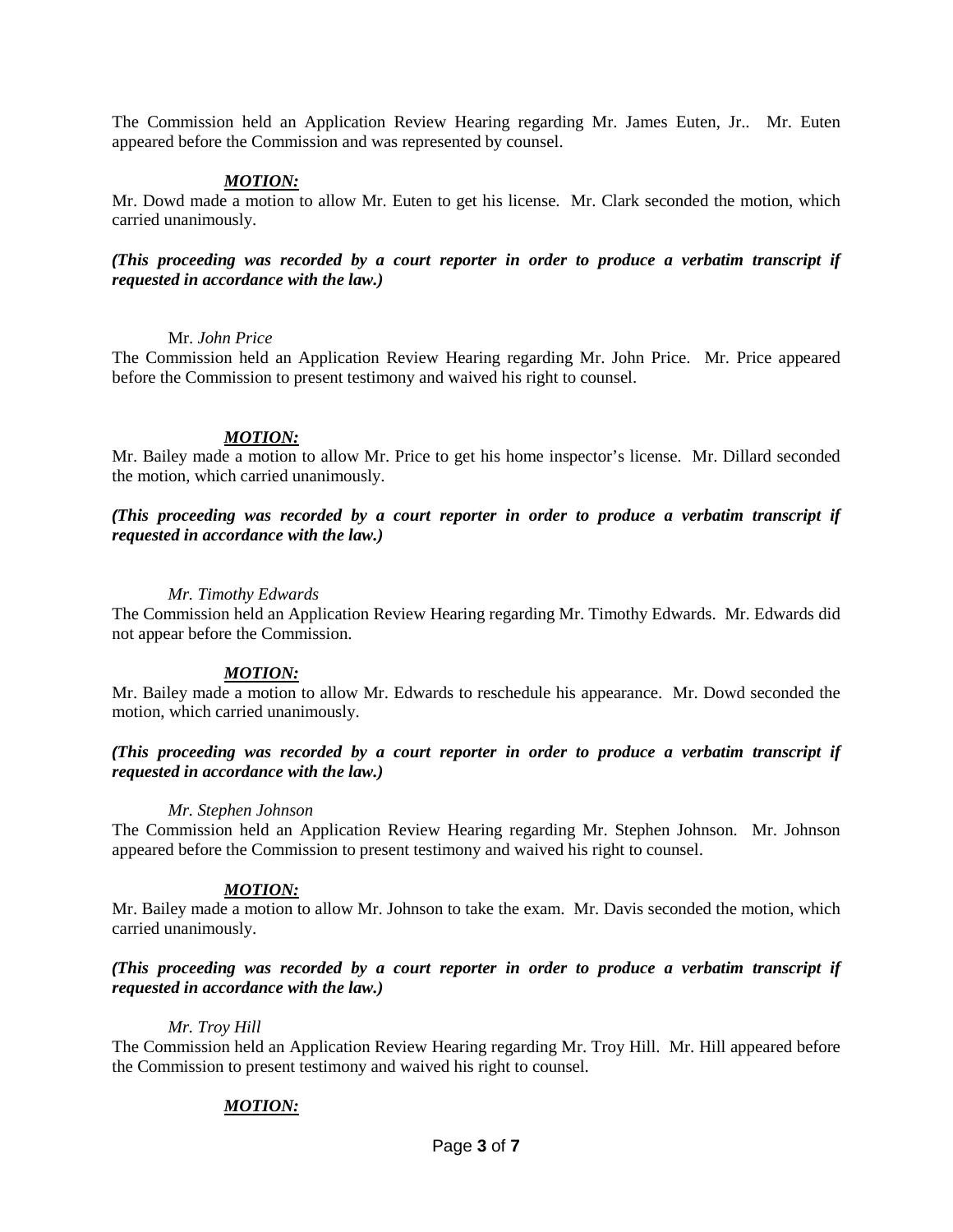Mr. Dowd made a motion to allow Mr. Hill to take the exam. Mr. Dillard seconded the motion, which carried unanimously.

# *(This proceeding was recorded by a court reporter in order to produce a verbatim transcript if requested in accordance with the law.)*

#### *Mr. Matthew Pesce*

The Commission held an Application Review Hearing regarding Mr. Matthew Pesce. Mr. Pesce appeared before the Commission to present testimony and waived his right to counsel.

# *MOTION:*

Mr. Davis made a motion to allow Mr. Pesce to get his license. Mr. Roberts seconded the motion, which carried unanimously.

## *(This proceeding was recorded by a court reporter in order to produce a verbatim transcript if requested in accordance with the law.)*

## *Mr. Daniel Armando*

The Commission held an Application Review Hearing regarding Mr. Daniel Armando. Mr. Armando did not appear before the Commission.

## **Renewal Applications**

# *Mr. Colin Campbell*

The Commission held an Application Review Hearing regarding Mr. Colin Campbell. Mr. Campbell appeared before the Commission to present testimony and was represented by counsel, Attorney John Davidson.

## *MOTION:*

Mr. Dillard made a motion to go into executive session. Mr. Dowd seconded the motion, which carried unanimously.

# *MOTION:*

Mr. Roberts made a motion to come out of executive session. Mr. Clark seconded the motion, which carried unanimously.

## *MOTION:*

Mr. Clark made a motion to allow Mr. Campbell to renew is license, with 2 years probation and to advise of any new judgments. Mr. Roberts seconded the motion, which carried unanimously.

## *(This proceeding was recorded by a court reporter in order to produce a verbatim transcript if requested in accordance with the law.)*

## *Mr. J. Coleman Shouse*

The Commission held an Application Review Hearing regarding Mr. Coleman Shouse. Mr. Shouse appeared before the Commission to present testimony and was represented by counsel, Attorney Nick Nicholson.

## *MOTION:*

Mr. Dillard made a motion to allow Mr. Shouse to renew is license, with documentation from closing scheduled on September 26, 2012. Mr. Roberts seconded the motion, which carried unanimously.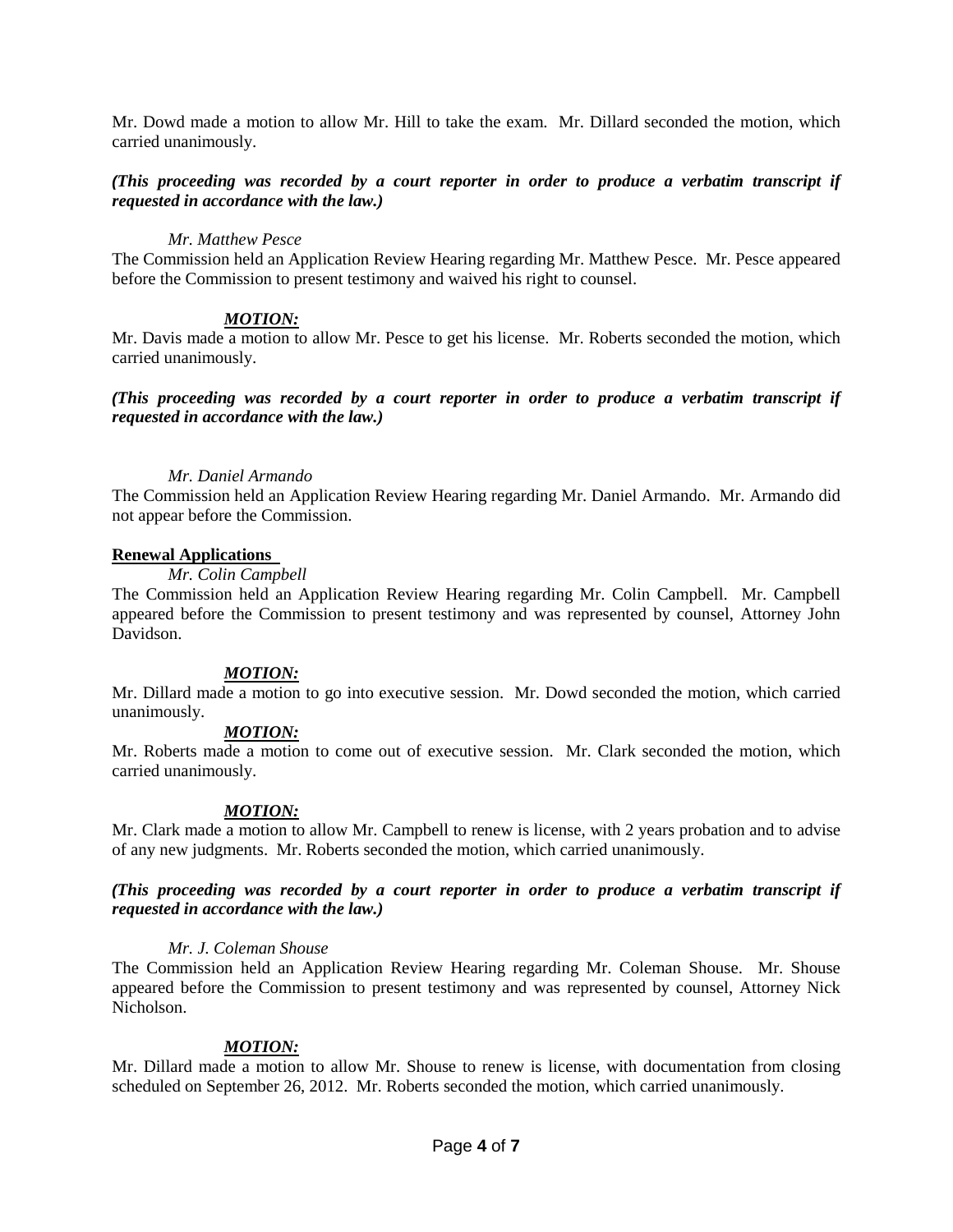#### *Mr. Joseph O'Saben*

The Commission held an Application Review Hearing regarding Mr. Joseph O'Saben. Mr. O'Saben appeared before the Commission to present testimony and waived his right to counsel.

## *MOTION:*

Mr. Dowd made a motion to allow Mr. O'Saben to renew his license, but placed on probation until next renewal and to notify of any new judgments. Mr. Davis seconded the motion, which carried unanimously.

*(This proceeding was recorded by a court reporter in order to produce a verbatim transcript if requested in accordance with the law.)*

#### *Mr. Sylvester Golden, III*

.

The Commission held an Application Review Hearing regarding Mr. Sylvester Golden, III. Mr. Golden appeared before the Commission to present testimony and waived his right to counsel.

#### *MOTION:*

Mr. Bailey made a motion to allow Mr. Golden to renew his license, but if judgments remain must show a payment plan or satisfaction. Mr. Dillard seconded the motion, which carried unanimously.

## *(This proceeding was recorded by a court reporter in order to produce a verbatim transcript if requested in accordance with the law.)*

#### *Mr. C.G.Amick*

The Commission held an Application Review Hearing regarding Mr. C.G. Amick. Mr. Amick did not appear before the Commission.

#### *Mr. Timothy Lois*

The Commission held an Application Review Hearing regarding Mr. Timothy Lois. Mr. Lois did not appear before the Commission.

#### *Mr. Jerome Carne*

The Commission held an Application Review Hearing regarding Mr. Jerome Carne. Mr. Carne appeared before the Commission to present testimony and waived his right to counsel.

## *MOTION:*

Mr. Dillard made a motion to go into executive session. Mr. Clark seconded the motion, which carried unanimously.

#### *MOTION:*

Mr. Davis made a motion to come out of executive session. Mr. Roberts seconded the motion, which carried unanimously.

## *MOTION:*

Mr. Clark made a motion to allow Mr. Carne to renew his license, with probation for 2 years and to notify of any new judgments. Mr. Dowd seconded the motion, which carried unanimously.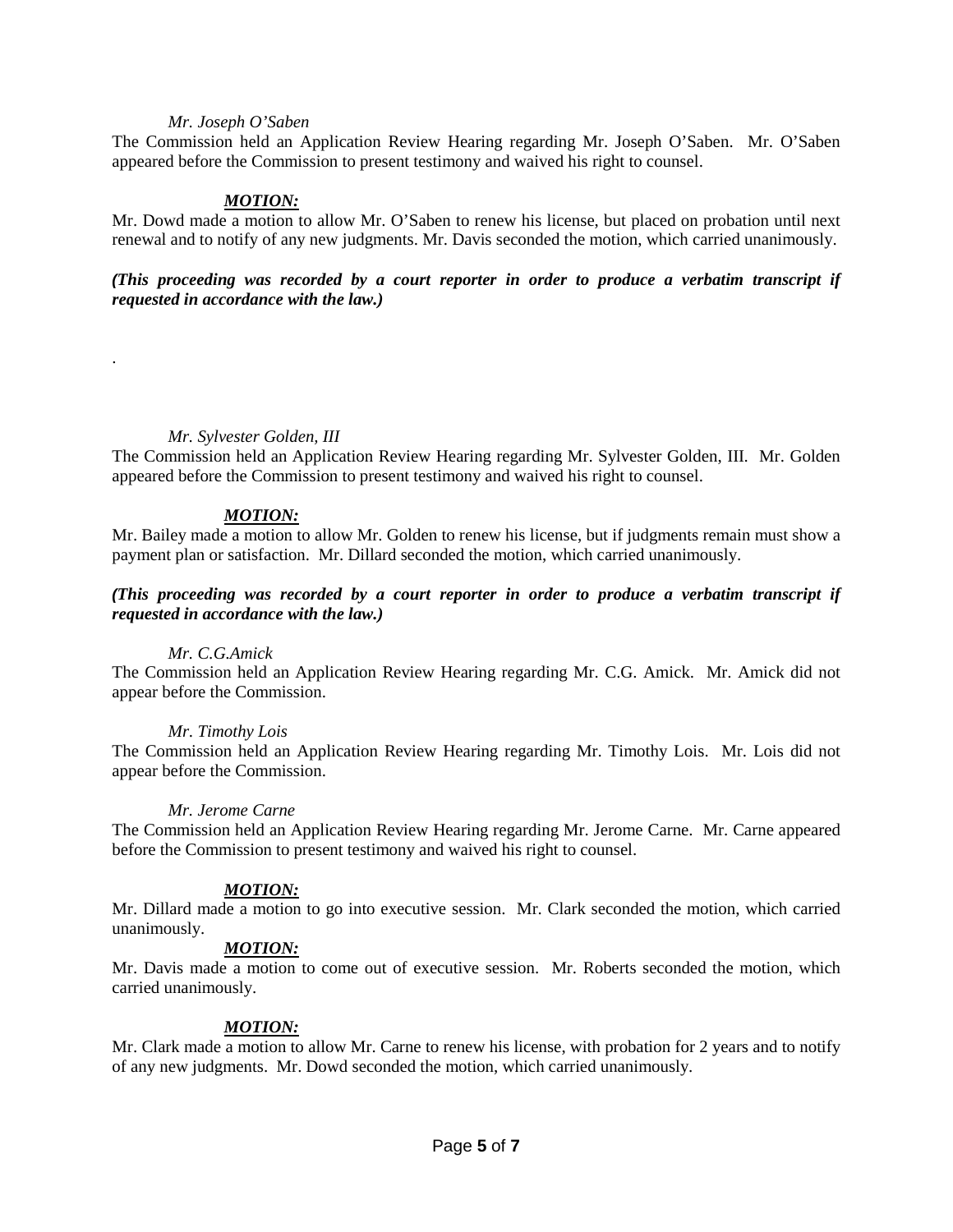## *(This proceeding was recorded by a court reporter in order to produce a verbatim transcript if requested in accordance with the law.)*

## *Mr. Gregory Gravley*

The Commission held an Application Review Hearing regarding Mr. Gregory Grabley. Mr. Gravley appeared before the Commission to present testimony and waived his right to counsel.

# *MOTION:*

Mr. Bailey made a motion to allow Mr. Gravley to renew his license, with probation for 2 years and a payment plan for IRS lien. Mr. Davis seconded the motion, which carried unanimously.

# *(This proceeding was recorded by a court reporter in order to produce a verbatim transcript if requested in accordance with the law.)*

# *Mr. Robert Miller*

The Commission held an Application Review Hearing regarding Mr. Robert Miller. Mr. Miller did not appear before the Commission.

# *Mr. Barry Stephens*

The Commission held an Application Review Hearing regarding Mr. Barry Stephens. Mr. Stephens appeared before the Commission to present testimony and waived his right to counsel.

# *MOTION:*

Mr. Bailey made a motion to deny Mr. Stephens to renew his license. Mr. Davis seconded the motion, which carried unanimously.

*(This proceeding was recorded by a court reporter in order to produce a verbatim transcript if requested in accordance with the law.)*

# **Motion for Reinstatement of License**

*Mr. Louis Whitesides*

The Commission held a motion for reinstatement Hearing regarding Mr. Louis Whitesides. Mr. Whitesides appeared before the Commission to present testimony and waived his right to counsel

# *MOTION:*

Mr. Bailey made a motion to approve Mr. Whitesides request to reinstate his license. Mr. Dillard seconded the motion, which carried unanimously.

# *(This proceeding was recorded by a court reporter in order to produce a verbatim transcript if requested in accordance with the law.)*

## **Motion to Reconsider Final Order**

## *Mr. Timothy Andrew Clark-Case#2011-219;2011-135;2011-581.*

The Commission held a motion reconsider final order regarding Mr. Andrew Clark. Mr. Clark appeared before the Commission to present testimony and waived his right to counsel.